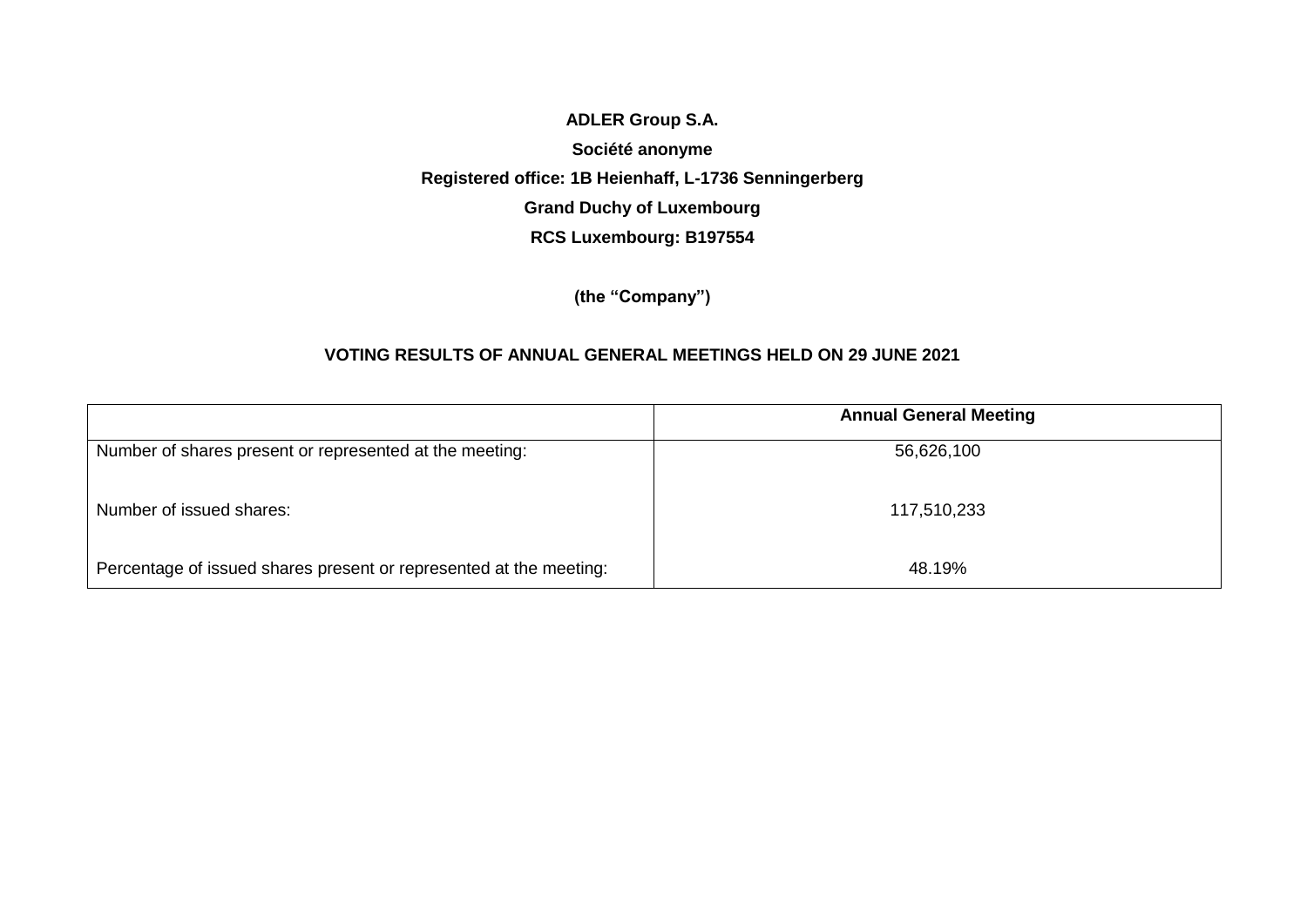| Item       | <b>Subject Matter</b> | Number of  | % of voting | Number of      | % of voting    | Abstentions | <b>Total numbers</b> |
|------------|-----------------------|------------|-------------|----------------|----------------|-------------|----------------------|
|            |                       | shares FOR | rights FOR  | shares         | rights         |             | of shares            |
|            |                       |            |             | <b>AGAINST</b> | <b>AGAINST</b> |             | present or           |
|            |                       |            |             |                |                |             | represented          |
| First Item | Presentation of       | n/a        | n/a         | n/a            | n/a            | n/a         | 56,626,100           |
|            | the special report    |            |             |                |                |             |                      |
|            | of the board of       |            |             |                |                |             |                      |
|            | directors of the      |            |             |                |                |             |                      |
|            | Company (as           |            |             |                |                |             |                      |
|            | required pursuant     |            |             |                |                |             |                      |
|            | to Article 441-7 of   |            |             |                |                |             |                      |
|            | the Luxembourg        |            |             |                |                |             |                      |
|            | law of 10 August      |            |             |                |                |             |                      |
|            | 1915 on               |            |             |                |                |             |                      |
|            | commercial            |            |             |                |                |             |                      |
|            | companies, as         |            |             |                |                |             |                      |
|            | amended) on any       |            |             |                |                |             |                      |
|            | transaction, since    |            |             |                |                |             |                      |
|            | the last general      |            |             |                |                |             |                      |
|            | meeting of the        |            |             |                |                |             |                      |
|            | Company, in           |            |             |                |                |             |                      |
|            | respect of which      |            |             |                |                |             |                      |
|            | any of the            |            |             |                |                |             |                      |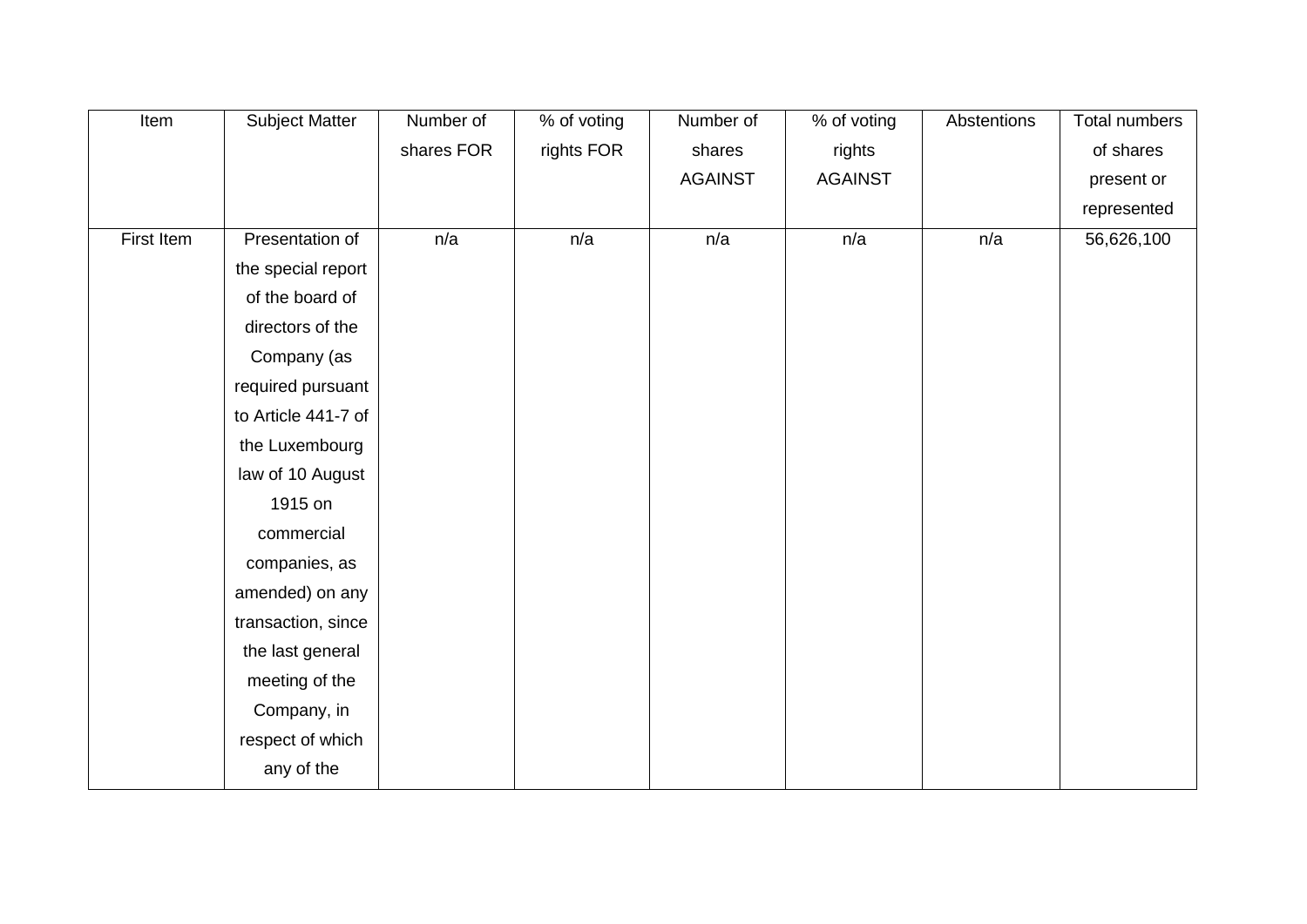|             | directors declared   |     |     |     |     |     |            |
|-------------|----------------------|-----|-----|-----|-----|-----|------------|
|             | to have an           |     |     |     |     |     |            |
|             | interest conflicting |     |     |     |     |     |            |
|             | with that of the     |     |     |     |     |     |            |
|             | Company.             |     |     |     |     |     |            |
| Second Item | Presentation of (i)  | n/a | n/a | n/a | n/a | n/a | 56,626,100 |
|             | the combined         |     |     |     |     |     |            |
|             | management           |     |     |     |     |     |            |
|             | report of the        |     |     |     |     |     |            |
|             | board of directors   |     |     |     |     |     |            |
|             | of the Company       |     |     |     |     |     |            |
|             | in respect of the    |     |     |     |     |     |            |
|             | stand-alone          |     |     |     |     |     |            |
|             | annual financial     |     |     |     |     |     |            |
|             | statements of the    |     |     |     |     |     |            |
|             | Company and the      |     |     |     |     |     |            |
|             | consolidated         |     |     |     |     |     |            |
|             | financial            |     |     |     |     |     |            |
|             | statements of the    |     |     |     |     |     |            |
|             | Company and its      |     |     |     |     |     |            |
|             | group for the        |     |     |     |     |     |            |
|             | financial year       |     |     |     |     |     |            |
|             | ending 31            |     |     |     |     |     |            |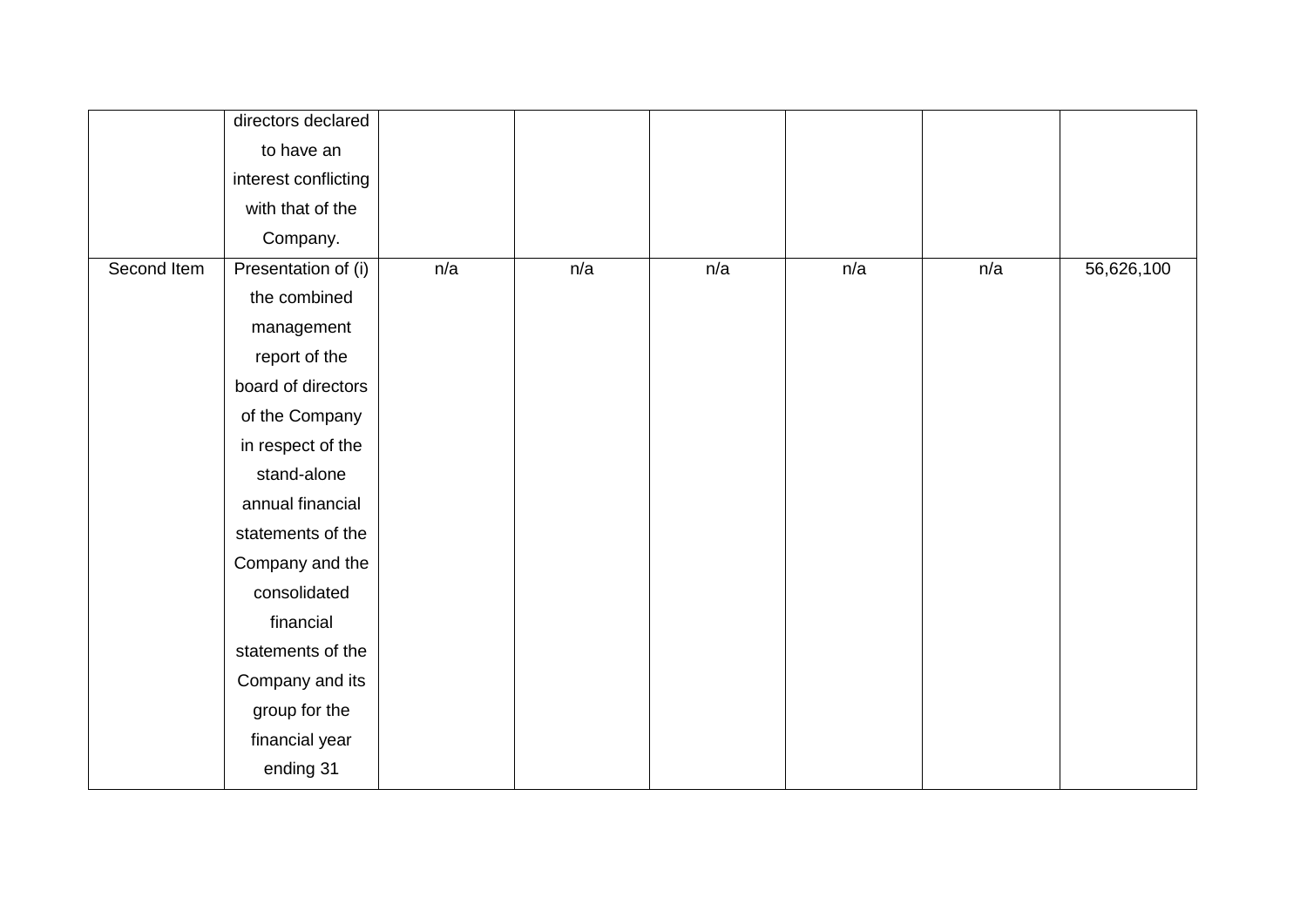| December 2020,       |  |  |  |
|----------------------|--|--|--|
| (ii) the report of   |  |  |  |
| the independent      |  |  |  |
| auditor of the       |  |  |  |
| Company in           |  |  |  |
| respect of the       |  |  |  |
| stand-alone          |  |  |  |
| annual financial     |  |  |  |
| statements of the    |  |  |  |
| Company and its      |  |  |  |
| group for the        |  |  |  |
| financial year       |  |  |  |
| ending 31            |  |  |  |
| December 2020        |  |  |  |
| and (iii) the report |  |  |  |
| of the               |  |  |  |
| independent          |  |  |  |
| auditor of the       |  |  |  |
| Company in           |  |  |  |
| respect of the       |  |  |  |
| consolidated         |  |  |  |
| financial            |  |  |  |
| statements of the    |  |  |  |
|                      |  |  |  |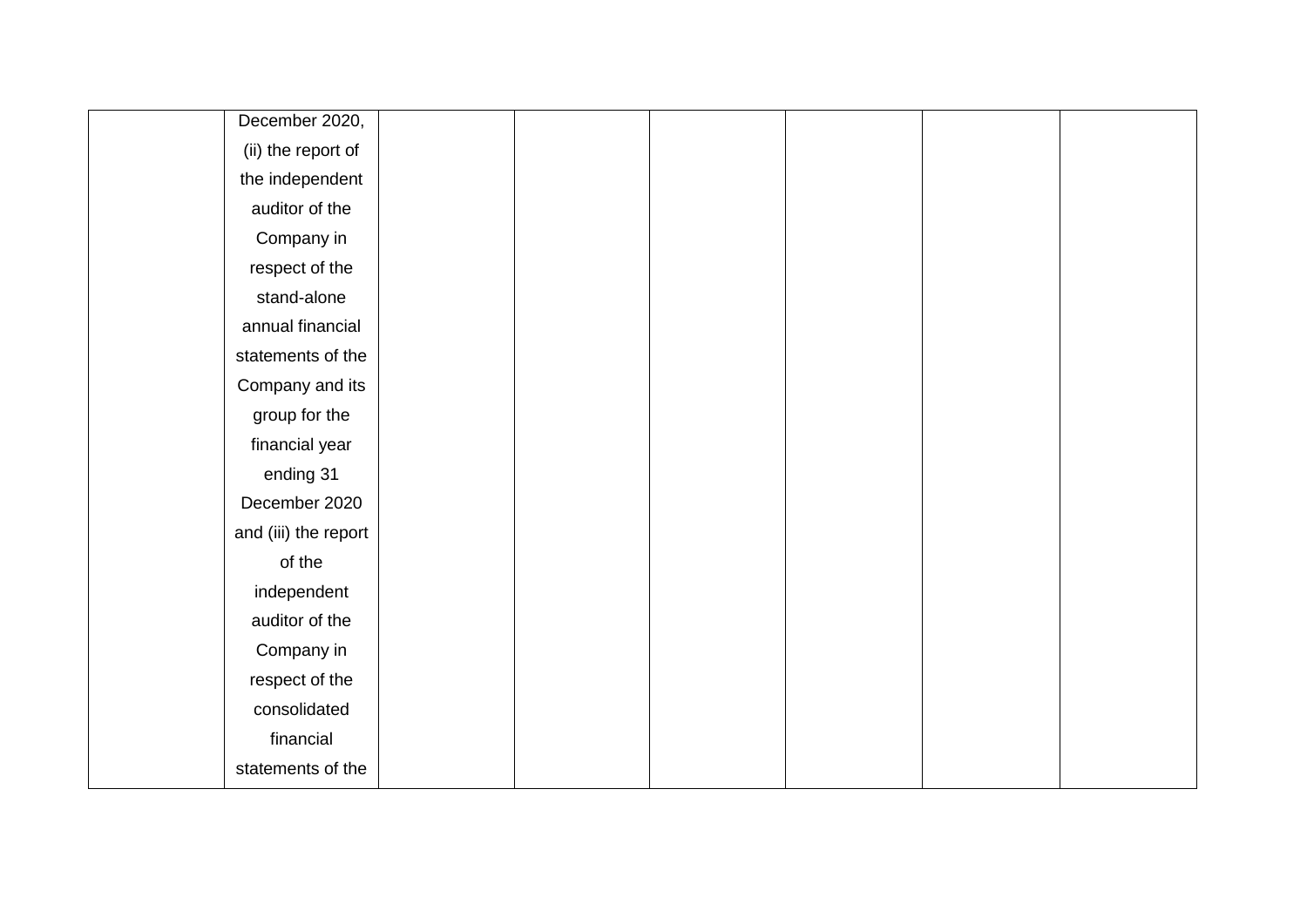|             | Company and its   |            |          |         |         |        |            |
|-------------|-------------------|------------|----------|---------|---------|--------|------------|
|             | group for the     |            |          |         |         |        |            |
|             | financial year    |            |          |         |         |        |            |
|             | ending 31         |            |          |         |         |        |            |
|             | December 2020.    |            |          |         |         |        |            |
| Third Item  | Approval of the   | 56,361,640 | 99.6162% | 217.141 | 0.3838% | 47,319 | 56,626,100 |
|             | stand-alone       |            |          |         |         |        |            |
|             | annual financial  |            |          |         |         |        |            |
|             | statements of the |            |          |         |         |        |            |
|             | Company for the   |            |          |         |         |        |            |
|             | financial year    |            |          |         |         |        |            |
|             | ending 31         |            |          |         |         |        |            |
|             | December 2020.    |            |          |         |         |        |            |
| Fourth Item | Approval of the   | 56,361,640 | 99.6162% | 217,141 | 0.3838% | 47,319 | 56,626,100 |
|             | consolidated      |            |          |         |         |        |            |
|             | financial         |            |          |         |         |        |            |
|             | statements of the |            |          |         |         |        |            |
|             | Company and its   |            |          |         |         |        |            |
|             | group for the     |            |          |         |         |        |            |
|             | financial year    |            |          |         |         |        |            |
|             | ending 31         |            |          |         |         |        |            |
|             | December 2020.    |            |          |         |         |        |            |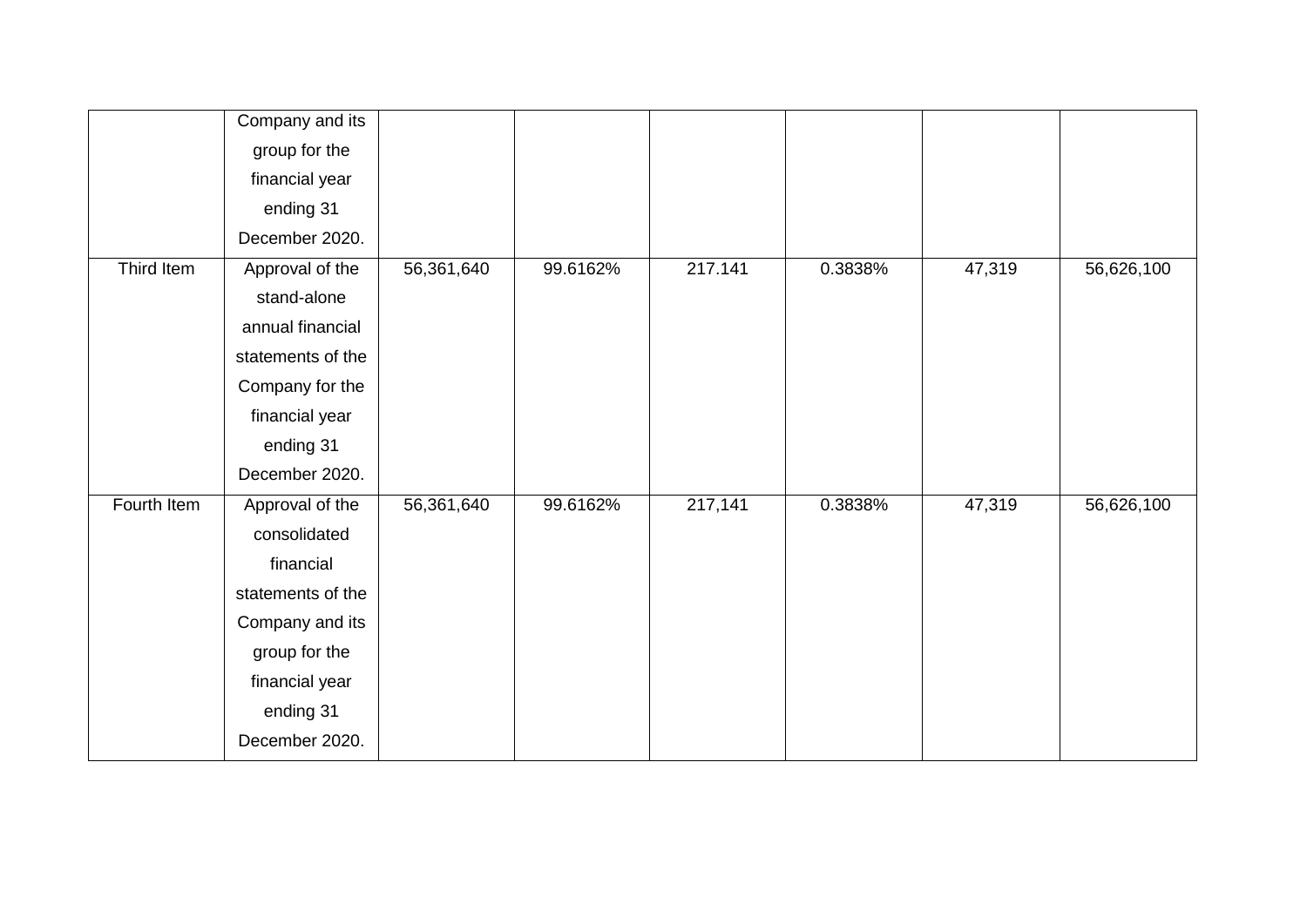| Fifth Item | Approval of the     | 56,625,674 | 99.9992% | 426     | 0.0008% | $\pmb{0}$ | 56,626,100 |
|------------|---------------------|------------|----------|---------|---------|-----------|------------|
|            | allocation of the   |            |          |         |         |           |            |
|            | statutory financial |            |          |         |         |           |            |
|            | results for the     |            |          |         |         |           |            |
|            | financial year      |            |          |         |         |           |            |
|            | ending 31           |            |          |         |         |           |            |
|            | December 2020       |            |          |         |         |           |            |
|            | and determination   |            |          |         |         |           |            |
|            | of the dividend.    |            |          |         |         |           |            |
| Sixth Item | Approval of the     | 56,353,319 | 99.6154% | 217,566 | 0.3846% | 55,215    | 56,626,100 |
|            | granting of         |            |          |         |         |           |            |
|            | discharge ( quitus  |            |          |         |         |           |            |
|            | to all directors of |            |          |         |         |           |            |
|            | the Company         |            |          |         |         |           |            |
|            | who held office     |            |          |         |         |           |            |
|            | during the          |            |          |         |         |           |            |
|            | financial year      |            |          |         |         |           |            |
|            | ending 31           |            |          |         |         |           |            |
|            | December 2020       |            |          |         |         |           |            |
|            | in respect of the   |            |          |         |         |           |            |
|            | performance of      |            |          |         |         |           |            |
|            | their duties during |            |          |         |         |           |            |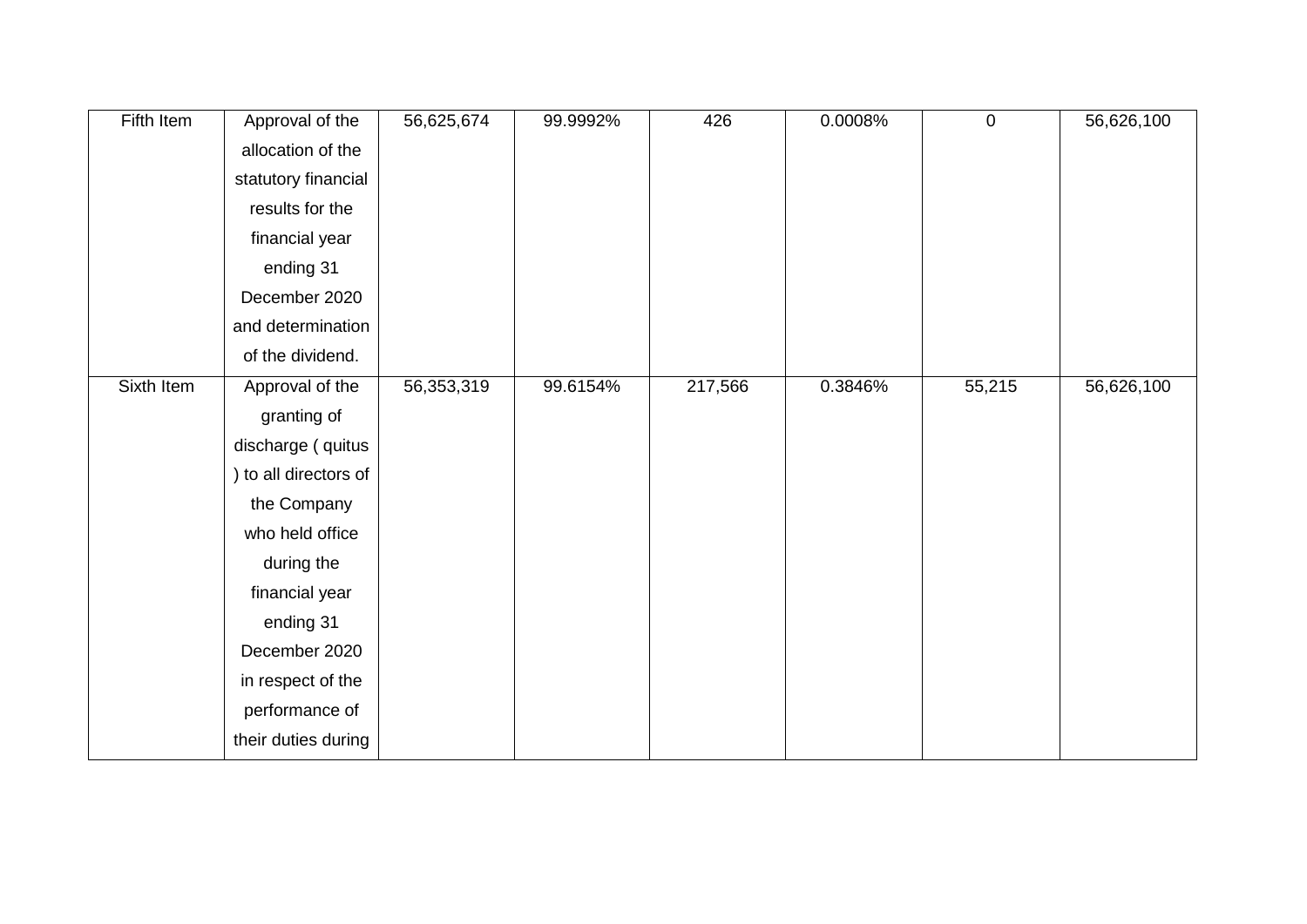|              | that financial    |            |          |           |         |           |            |
|--------------|-------------------|------------|----------|-----------|---------|-----------|------------|
|              | year.             |            |          |           |         |           |            |
| Seventh Item | Approval, upon    | 51,745,974 | 93.0337% | 3,874,688 | 6.9663% | 1,005,438 | 56,626,100 |
|              | consideration of  |            |          |           |         |           |            |
|              | the proposal by   |            |          |           |         |           |            |
|              | the board of      |            |          |           |         |           |            |
|              | directors based   |            |          |           |         |           |            |
|              | on a prior        |            |          |           |         |           |            |
|              | recommendation    |            |          |           |         |           |            |
|              | by the audit      |            |          |           |         |           |            |
|              | committee of the  |            |          |           |         |           |            |
|              | Company, of the   |            |          |           |         |           |            |
|              | re-appointment of |            |          |           |         |           |            |
|              | <b>KPMG</b>       |            |          |           |         |           |            |
|              | Luxembourg as     |            |          |           |         |           |            |
|              | independent       |            |          |           |         |           |            |
|              | auditor of the    |            |          |           |         |           |            |
|              | Company until     |            |          |           |         |           |            |
|              | the annual        |            |          |           |         |           |            |
|              | general meeting   |            |          |           |         |           |            |
|              | to take place in  |            |          |           |         |           |            |
|              | 2022.             |            |          |           |         |           |            |